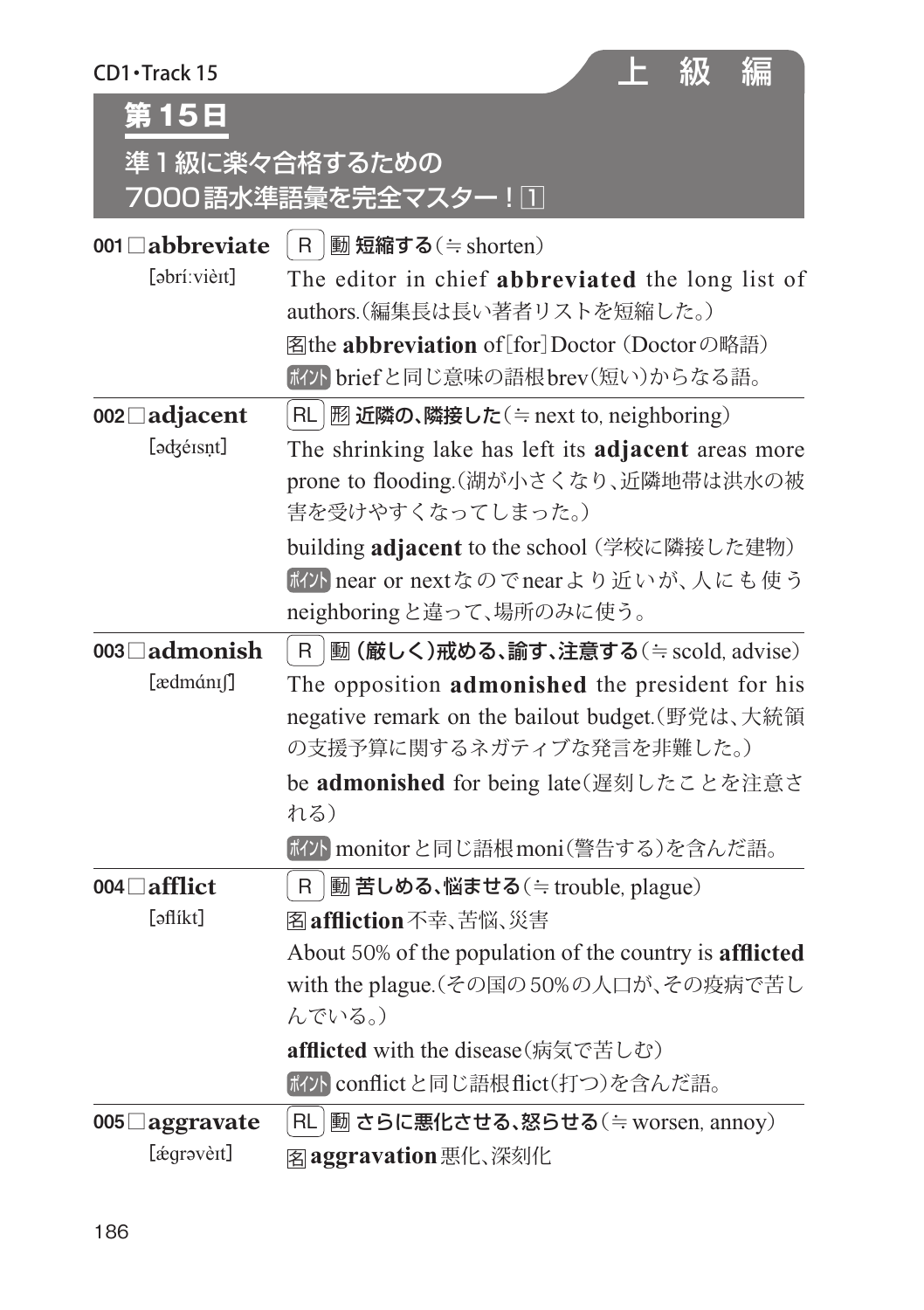|                           | Their financial problems were further aggravated by<br>a rise in interest rates.(利率引き上げのために、彼らの財 |
|---------------------------|--------------------------------------------------------------------------------------------------|
|                           | 政問題はさらに悪化した。)                                                                                    |
|                           | aggravate the situation [problem] (状況[問題]を悪化さ<br>せる)                                             |
|                           | ボハ grave(墓、深刻な)を含んだ語なので覚えやすい!                                                                    |
| 006□agile<br>$[\text{æd}$ | $\mathsf{RL}$ $\mathbb B$ 機敏な、明敏な( $\doteq$ physically or mentally quick,<br>nimble)             |
|                           | <b>Zagility 機敏、鋭敏、軽快</b>                                                                         |
|                           | Years of modern dance practice made her a strong and                                             |
|                           | agile performer.(モダンダンスの長年の練習によって彼<br>女は力強い機敏なダンサーになった。)                                         |
|                           | have an agile mind(頭の回転が速い)                                                                      |
|                           | 記憶術「あじゃー!もうそんな所まで行って機敏だな」<br>で覚えよう。                                                              |
| 007□ allot                | <b>動割り当てる、(ある用途に)充てる</b> (≒assign, set<br>R                                                      |
| [əlát]                    | aside for)                                                                                       |
|                           | They allotted the money equally according to the                                                 |
|                           | number of the members. (彼らは人数に応じて、そのお金<br>を平等に分配した。)                                             |
|                           | <b>allot</b> time[tasks] to the worker(時間「仕事]を従業員に<br>割り当てる)                                     |
| 008□allude                | <b>動言及する、ほのめかす</b> (≒imply, suggest, hint)<br>R                                                  |
| [əlú:d]                   | 客allusionほのめかし、暗示、あてつけ                                                                           |
|                           | The Diet member alluded to the issue of fiscal                                                   |
|                           | austerity in the interview.(その議員は、インタビューで                                                        |
|                           | 緊縮財政の問題についてほのめかした。)                                                                              |
|                           | allude to the problem(問題をほのめかす)                                                                  |
|                           | 記憶術 そこにあるーどとほのめかす。                                                                               |
| 009□ amicable             | $E$ 友好的な、好意的な、平和的な $($ $\Rightarrow$ friendly)<br>R                                              |
| [ámikab]]                 | The lawyer predicted that the issue would be resolved                                            |
|                           | in an amicable manner.(弁護士は、その問題は平和的に                                                            |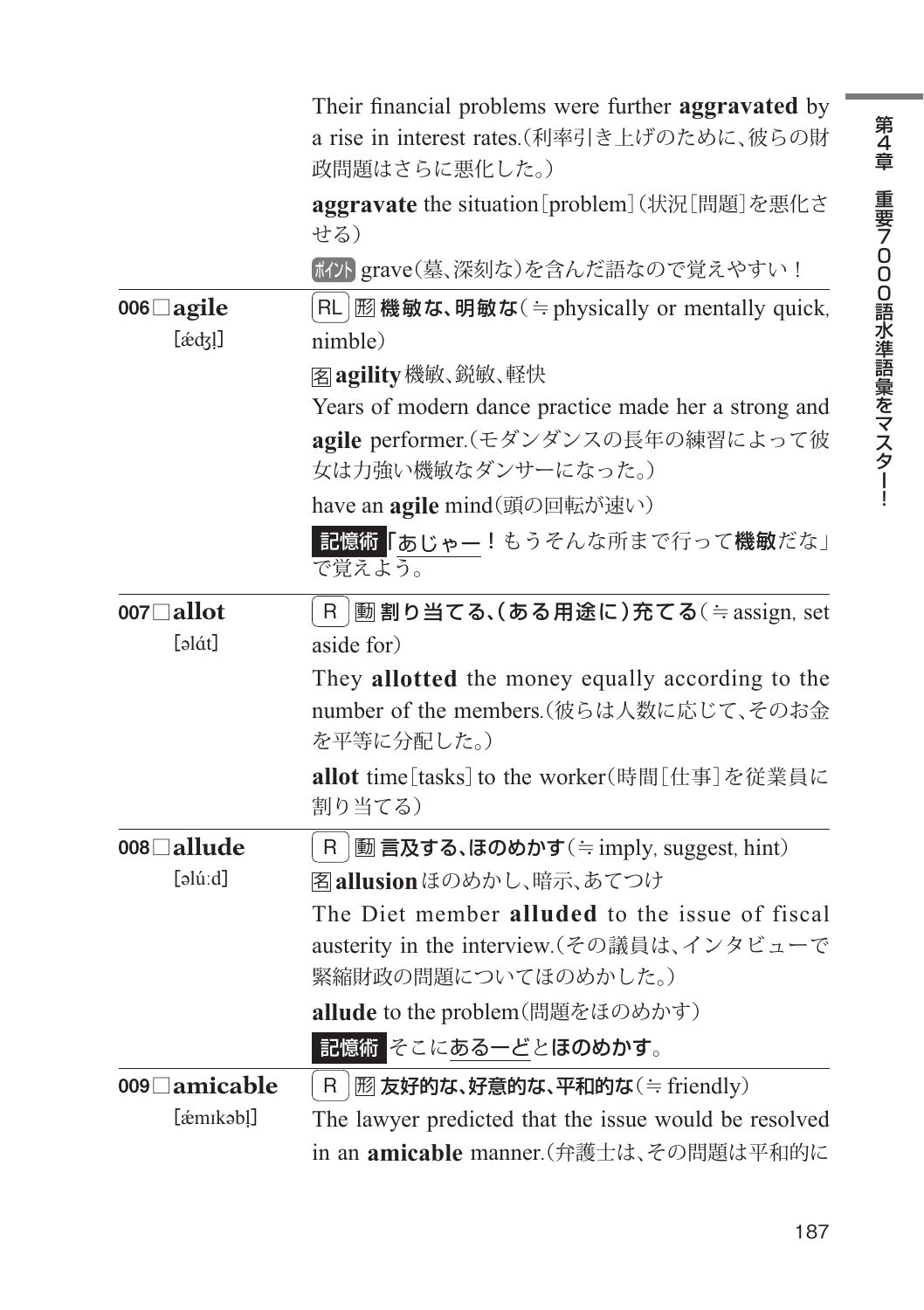#### CD2・Track 11

**第27日**

# 句動詞・リスニング問題スコア UP に不可欠な 最重要句動詞を完全マスター!∏

001 □**account for** 説明する、〜の割合を占める、〜の原因となる、〜の責任 を負う (≒**make up, explain**)

The employees have to **account for** any mistakes they make. (社員はいかなるミスもその理由を説明しなければならない。) ポイント この重要な多義語句動詞は、何かの事件が起きたとき、「自分が①原 因であると②説明し、③責任を負う」と意味が関連している。

- 002 □**act up** 調子が悪い、ふざける (≒**behave badly, go wrong**) My computer **acted up** due to infection by a malicious virus. (悪質なウイルスに感染したため、コンピュータの調子が悪くなった。) ポハとれは「いつもの調子が出ない」を表す。
- 003 □**add up** 筋が通る、合計する (≒**make sense**) The detective was confused by the reality that his story didn't **add up** at all. (探偵は、彼の話は全くつじつまが合わないという現実に困惑した。) ポイント 特に否定文で使われる。
- 004 □**allow for** 考慮する (≒**take into consideration**[**account**]) You must **allow for** the possibility of the plane being delayed. (飛行機が遅れるという可能性を考慮しておく必要があります。) ポクト make allowance(s) for ともいう。
- 005 □**amount to** 〜に等しい、(合計で)〜になる (≒**add up to, constitute**) His outrageous behavior **amounts to** a criminal offense. (彼の言語道断の振舞いは犯罪行為も同然だ。) ポイント「英語がものになる[ならない]」にもamount to something [nothing] と使える。
- 006 □**bail out** 救い出す、釈放する (≒ save, relieve)

The government has been **bailing out** ailing banks to avert the economic crisis. (経済危機を回避するために政府は経営難の銀行を救済してい る。)

ポイント bail (保釈金) は、government bailout (政府による救済) のように 使える。